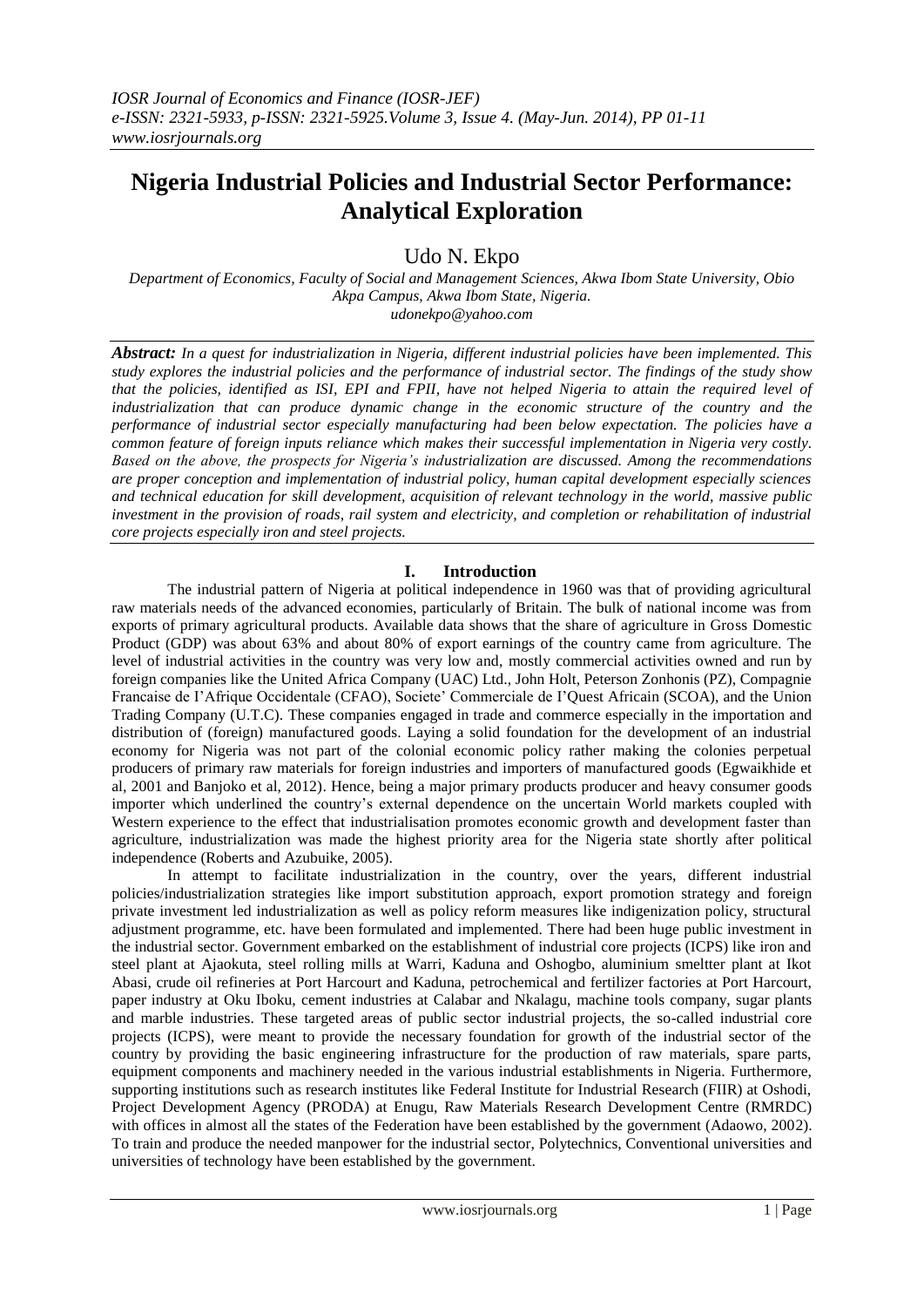Despite all the efforts of the government, at least in principle, to kick-start and sustain rapid industrialization in Nigeria, attainment of required level of industrialization that can produce the much needed dynamic change in the economic structure of Nigeria with attendant substantial benefits trickling down to the people has remained an up-hill-task. For over three decades now, economic indicators of level of industrialization in Nigeria are unimpressive. Nigeria"s industrial sector has been characterised by high import content of industrial inputs, dwindling capacity utilization, high cost of production, low value added, declining output growth, low employment generation and inadequate linkages with other sectors of the economy (Obioma and Ozughalu, 2005). The annual growth rate of industrial sector as a percentage of GDP is marginal compared to what is obtained in many countries, even countries like Singapore, Malaysia, Indonesia and South Korea which were at the same level of development with Nigeria in the 1960s and the early 1970s (Ekpo, 2005). The contribution of manufacturing to GDP has been declining instead of increasing. The share of manufacturing subsector output in GDP which was 76.6% in 1975 reduced to 38.3 % in 1985 and 32.4% in 1998 (CBN, 2002), which by implication portrays Nigeria's industrialization as still at rudimentary level.

The aim of this paper is to explore the various industrial policies so far adopted in Nigeria and the performance of industrial sector. The purpose is to examine the efficacy of the industrial policies, identify their pitfalls as a guide for the future, evaluate their impacts on industrial sector performance as well as discuss prospects for rapid industrialization in Nigeria. In doing so, this paper proceeds as follows: Section 2 presents the conceptual overview. Section 3 overviews the industrial policies. Section 4 focuses upon the performance of the industrial sector while section 5 presents the prospects for better industrial performance. Section 6 concludes the study.

## **II. Conceptual Overview**

Industrialization is about the introduction and expansion of industries in a particular place, region or country (Obioma and Ozughalu, 2005). It is a situation where many industries are established in different parts of the country. As many industries are established in a country many different types of products are produced. Industrialization therefore, is a process of building up a country"s capacity to produce many varieties of products – extraction of raw materials and manufacturing of semi finished and finished goods. Anyanwu et al (1997) describes industrialization as the process of building up a nation"s capacity to convert raw materials and other inputs to finished goods and to manufacture goods for other production or for final consumption. Industrialization enhances the utilization of productive inputs (labour, capital and raw materials), given the country"s technology, to produce non-durable and durable consumer goods, intermediate goods and capital goods for domestic consumption, export or further production. Thus industrialization could be described as the process of transforming raw materials, with the aid of human resources and capital goods into (a) consumers goods, (b) new capital goods which allows more consumers goods (including food) to be produced with the same human resources, and (c) social overhead capital, which together with human resources provides new services to both individuals and business (Ekpo, 2005).

Kirkpatrick et al (1985) posited that industrialization involves a number of changes in economic structure of a country such as a rise in the relative importance of manufacturing industry; a change in the composition of industrial output; and changes in production techniques and sources of supply for individual commodities. Industrialization is, indeed, a wide concept. Broadly conceived, it relates to development in many industries/sectors such as manufacturing, banking, building and construction, mining and quarrying, communication, real estate (Obioma and Ozughalu, 2005) and public utilities (Ekpo, 2005). CBN (2002) gives the components of industrial sector in Nigeria to include the manufacturing, construction, electricity, mining, water and gas industries. On the other hand, industrial policy, broadly defined is all forms of state intervention that affect and influence industrial activities (Foreman-Peck and Federico, 1999; Busari, 2005).

## **III. Nigeria Industrial Policies /Industrialization Strategies**

Many industrial policies had been adopted since political independence of Nigeria in 1960.The changing nature of Nigeria"s industrial policies is classified and discuss as follows:

**Import Substitution Industrialization Strategy:** Import substitution industrialization (henceforth ISI) was adopted in Nigeria as far as back as 1960 (Ndebbio, 1994) and persisted till 1985 (Bushari, 2005). Often described as an inward looking strategy of industrialisation, ISI refers to domestic production of manufactured goods for domestic markets. It involves processing of raw materials and setting up of manufacturing factories to produce locally certain manufactured goods which were originally imported by a country thereby saving the country from importation of such commodities into the local markets. To get the home industries started and make them survive, it requires the imposition of protective tariffs, import quotas and exchange controls to protect the home industries from foreign competitors by making the entry of foreign goods expensive. ISI was first implemented by Latin American countries following the disruption of import flows by the Second World War and the depression in the international economy between 1927 and 1933 with the aim of reducing imports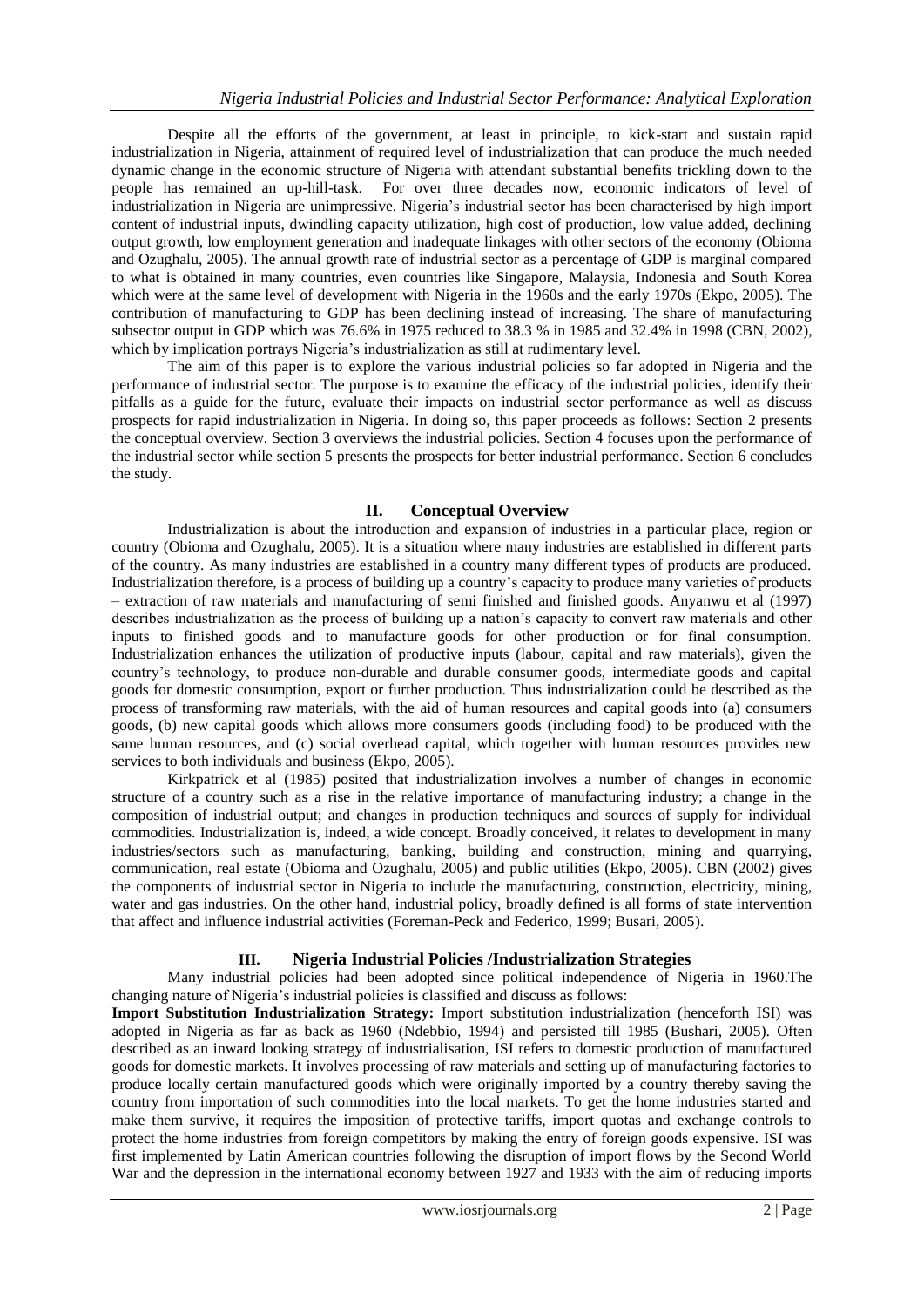through increased reliance on domestic manufactured goods and to create a favourable balance of payment. Following the perceived success of ISI in these countries, other countries, Nigeria inclusive, adopted it.

The motives of adopting ISI strategy in Nigeria, like that of the Latin American countries, were to reduce the volume of imports and external dependence via increased reliance on goods manufactured domestically, save foreign exchange, create favourable balance of trade and payments, encourage technological development as well as create employment (Egwaikhide, 1997; Bushari, 2005). Furthermore, the local industries, which were largely multinational corporations, were to gradually and over time substitute imported inputs for local inputs. To facilitate the implementation ISI in Nigeria, protectionist measures deemed necessary for its success such as imposition of low tariff rate on imports of intermediate and capital goods, high tariff rates on imports of finished and consumer goods, as well as import licensing, quota and outright prohibition restrictions on imports of certain consumer goods were introduced (Bankole, 2004). A wide range of fiscal, monetary and infrastructural incentives were granted to private sector in the 1960s through 1970s to reduce business cost. These incentives include tax holidays, income tax relief, capital allowance and depreciation allowance for investment in equipment, duty exemption on machinery, spare parts, raw and intermediate materials for manufacturing. Industrial estates were established and let out to industrialists at subsidized rates, thus relieving them of part of the very heavy capital expenditure on getting their business started. To provide the much needed capital to the industrialists, the Nigerian Industrial Development Bank (NDIB) was set up in 1963 by the Federal Government of Nigeria in partnership with the International Finance Corporation to provide loan to Nigerian incorporated companies in the industrial sector (FGN, 1970). In addition, the Federal Loan Board was also established to provide modest financial aid to industrialists.

In pursuit of the ISI objectives, government took steps to pressurize the local and foreign investors, especially importers of manufactured goods to set up local plants. Industries such as textiles, wearing apparels, paints, tyres and tubes, cement and other building materials producing units as well as grain milling factories were established as joint stock ventures with trading companies which originally imported the goods (CBN 2002). With the dramatic increased in the inflow of "oil funds" in the 1970s, government became a major player in the ISI process by setting up many public enterprises. Heavy industries such as Nitrogenous Fertilizers Projects, Calabar Cement Company, Ngalaku Cement Company, Ikot Ekpene Sunshine Batteries, Nigeria Newsprint Manufacturing Company, Petrochemical Complex, the Kaduna and Warri Refineries, Calabar and Iwopin Pulp and Paper Mills, etc. were established. Government also embarked on large scale capital intensive projects such as Ajaokuta Steel Company Limited, Steel Rolling Company at Aladja, Jos, Kaduna and Oshogbo, and Auto-assembly Plants at Kaduna among others. However, the unfortunate thing about some of these projects was that while some of them were abandoned at construction stage, others were shut down few years into production following the departure of the construction/ maintenance expatriates, none availability of imported raw materials or insufficient funding.

ISI has been described as having four stages (Alokan, 2005). In the first stage, concentration is on the production of basic non-durable consumer goods such as textiles, foodstuffs and pharmaceuticals. The second stage emphasizes specialization in more complex products- consumer durables like cookers, radios, television, motor vehicles etc. Whereas the third stage concentrate in the promotion of intermediates industries in petrochemicals, aluminium and steel as well as production of a wide range of spare parts and component parts for consumer goods industries, the fourth and the final stage involves development of domestic technology through the capital goods industry. Judging from all industrial activities which took place in Nigeria, it may not be out of place to say that all the stages of ISI had been carried out in Nigeria except the final stage, development of domestic technology. We believe that the development of domestic of technology was crucial for the success of ISI strategy in Nigeria as it would have ushered into the country technological breakthrough which is the bedrock of industrialization. None implementation of this crucial aspect of ISI strategy in Nigeria either deliberately or by omission has serious implications. First, it is either those who opted for ISI strategy were ignorance of or not serious about what they were looking for. Secondly, it may be part of international politics of not allowing developing countries, Nigeria inclusive, to have access to technology so as to keep them perpetually dependence on importation of foreign manufactured goods; or how can one explain the crucial stage of ISI strategy being the last stage in it"s implementation.

Contrary to the success story of ISI strategy in Latin American countries and the high expectations in Nigeria when it was introduced, it"s performance in Nigeria was unsatisfactory. Though manufacturing capacity utilization was high within the period, ISI did not facilitate industrial leap-forward in Nigeria because it focused on the production of consumer goods instead of technological advanced capital goods which sustains industrialization. The original purpose of substituting local inputs for the imported inputs in the local industries was not realised; every input (raw materials, the machines, spare parts and the skilled manpower) used in the local industries were imported. Consequently, instead of reducing imports, external dependence or save foreign exchange as expected, it hiked imports, perpetuated external dependency of industrial sector, and drained foreign exchange. The envisaged transfer of technical skill and technology, which could have resulted in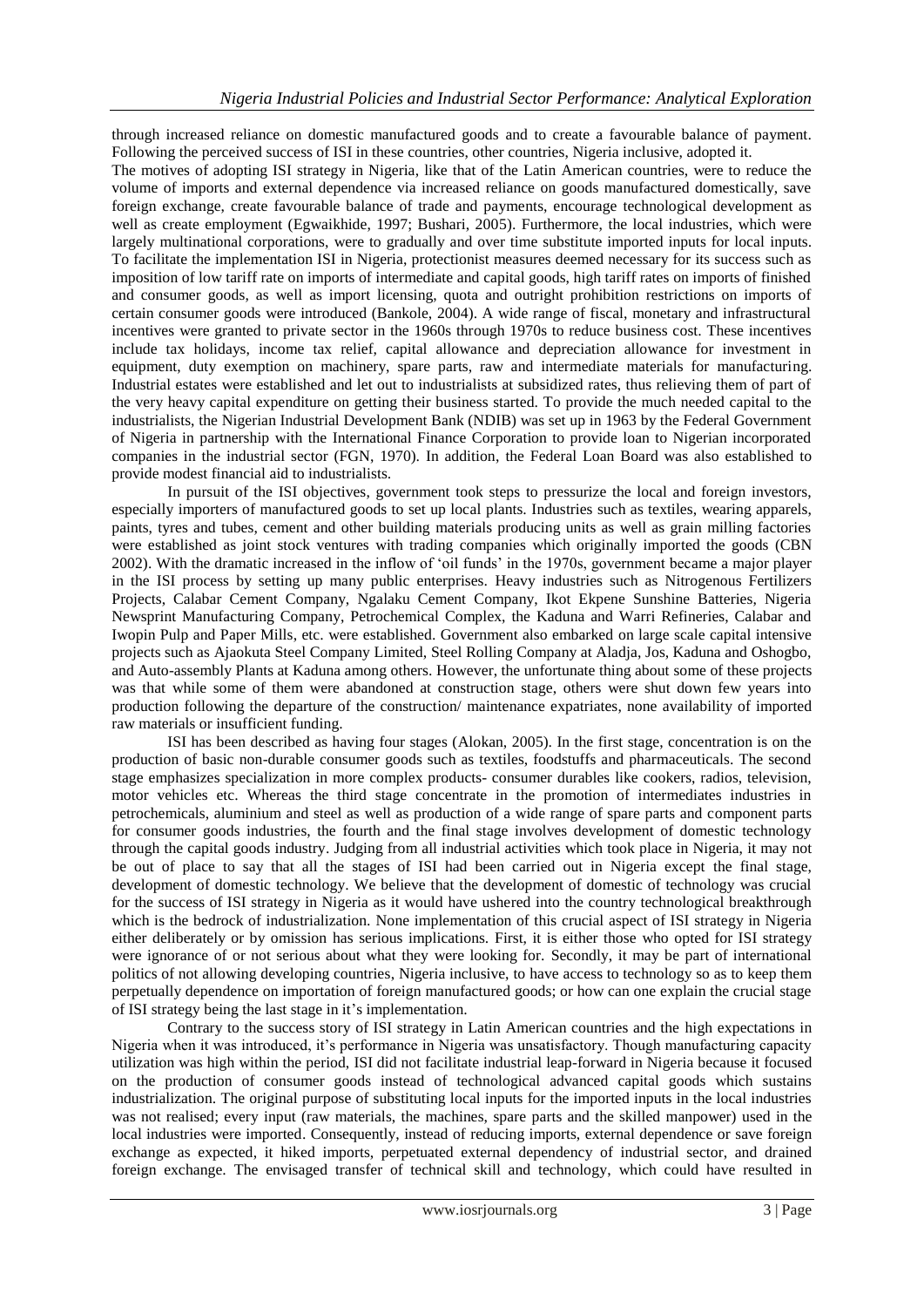technological development in Nigeria and consequently boost industrial development, did not materialized as strategic technical position in existing manufactured firms were manned by foreigners. Ndebbio (1994) posited that ISI in Nigeria failed to lead to desirable level of industrial growth and technological capabilities development as what turned out was mere assemblage of those items rather than manufacturing. Argued further, the brand of ISI adopted in Nigeria seems to differ from the one which produced good result in Latin Americans countries; as it merely involved a relocation of the production centre with little or no change in the other aspects of production function (Adeoye, 2005). The industrial plants were designed abroad only to run on imported raw materials and maintained by foreign experts, thus handicapping efforts aimed at exploring local inputs. The second National Development Plan document (FGN, 1970) recognised the failure in Nigeria's ISI by asserting that instead of expected decline in imports, the implementation of ISI in Nigeria resulted in a rise in the importation of raw materials, intermediate and capital goods.

The manufacturing sector became highly dependent on imported inputs and vulnerable to economic fluctuations of countries where the inputs were imported as well as on foreign exchange earnings of the country. There was serious drain on foreign exchange as manufacturing output was dependent on the ability of the other sectors of the economy, especially export of crude oil, to provide the foreign exchange needed for the importation of the raw materials, machines and spare parts (Adeoye, 2005). With the collapse of international oil market by 1982 and subsequent drastic declined in foreign exchange earnings, Nigerian economy was under serious stress as there was insufficient foreign exchange to pay the high import bills of raw materials, spare parts and components of import-substitution industries. The oil revenue, which provided about 90% of the foreign exchange earnings, reduced from USS 25.4 billion in 1980 to less than USS 6 billion in 1986 (CBN, 2002). This necessitated rationing of available foreign exchange among manufacturers; leading to acute shortage of essential raw materials, spare parts and components in many industries. Consequently, many industries reduced their capacity utilization and employees drastically, while others were compelled to close down their factories. By the mid 1986, with escalating import bills, mounting external debts obligations and less foreign exchange to settle them following "oil glut" in the international market, it became obvious that ISI strategy has failed in Nigeria and needs to be discontinued.

**Export Promotion Strategy:** The urgent need to generate more foreign exchange particularly from non oil sources to meet the country"s rising import bills, mounting external debt obligations, rising fiscal responsibilities of the government, and to attend to socio economic responsibilities resulted in the introduction of Structural Adjustment Programme (SAP) in Nigeria in July, 1986, and eventually a shift in Nigeria"s industrial policy thrust from ISI approach to export promotion industrialization (henceforth EPI). According to Bamidele (2005) and Banjoko et al (2012), SAP was meant to reverse the downward trends in the economy, widen industrial base, provides stimuli for increased exports and incentives for the manufacturing sector to enlarge its valueadded and contribution to GDP. Export promotion industrialization (EPI) strategy, otherwise described as outward oriented industrialization, involves domestic production of manufactured goods for export. It is government's deliberate efforts to expand the volume of a country's exports through export incentives and other means in order to generate more foreign exchange and improve the current account of the balance of payment (Torado and Smith, 2003; Obioma and Ozughalu, 2005). Pioneered by the newly industrialized countries (NICs) in South East Asia like South Korea, Taiwan, Singapore and Hong-Kong, the success of the NICs process of industrialization, specializing in the production and export of light consumer goods spurred many countries, Nigeria inclusive, to adopt it.

The export oriented industrial policy was meant to achieve a broad objective of accelerating the pace of industrial development in Nigeria. Embedded in this industrial policy package were SAP induced industrial policies like new export promotion decree of 1986, interest rate deregulation policy, the privatization and commercialization policy of 1988, the new export promotion policy/incentives, the new industrial policy of Nigeria of 1989 and debt conversion (equity swap) policy (Nedbbio, 1994). With the new export promotion law, export license requirements for exportation of manufactured goods was abolished, export credit guarantee and insurance schemes was introduced, commodity boards were scrapped to allow the markets forces to be more active and export free zones were established at several locations in the country (Essia and Ibor, 2005). The hitherto regulated interest rate in the country was deregulated to stimulate foreign capital inflow, encourage Nigerians to repatriate capital flight, induce saving and restrain credit expansion. The discount rate was raised from 11% to 14% in 1987 with minimum lending rate fixed at 14%. The new export policy/incentives permitted Nigerian exporters of non-oil (industrial) products to retain for use 100% of their export proceeds in foreign currency instead of 25% permitted before the introduction of new export policy. Privatization and commercialization policy, which was aimed at reducing the dominance of unproductive investment in the public sector, down-sizing public sector and increase private sector participation in the economy, led to the setting up of Technical Committee on Privatization and Commercialization (TCPC). Many public enterprises like Flour Mills of Nigeria Limited, African Petroleum Limited, National Oil and Chemical Company, Aba Textile Mills, United Nigerian Insurance Company, Northern Breweries among others were privatized. However, one of the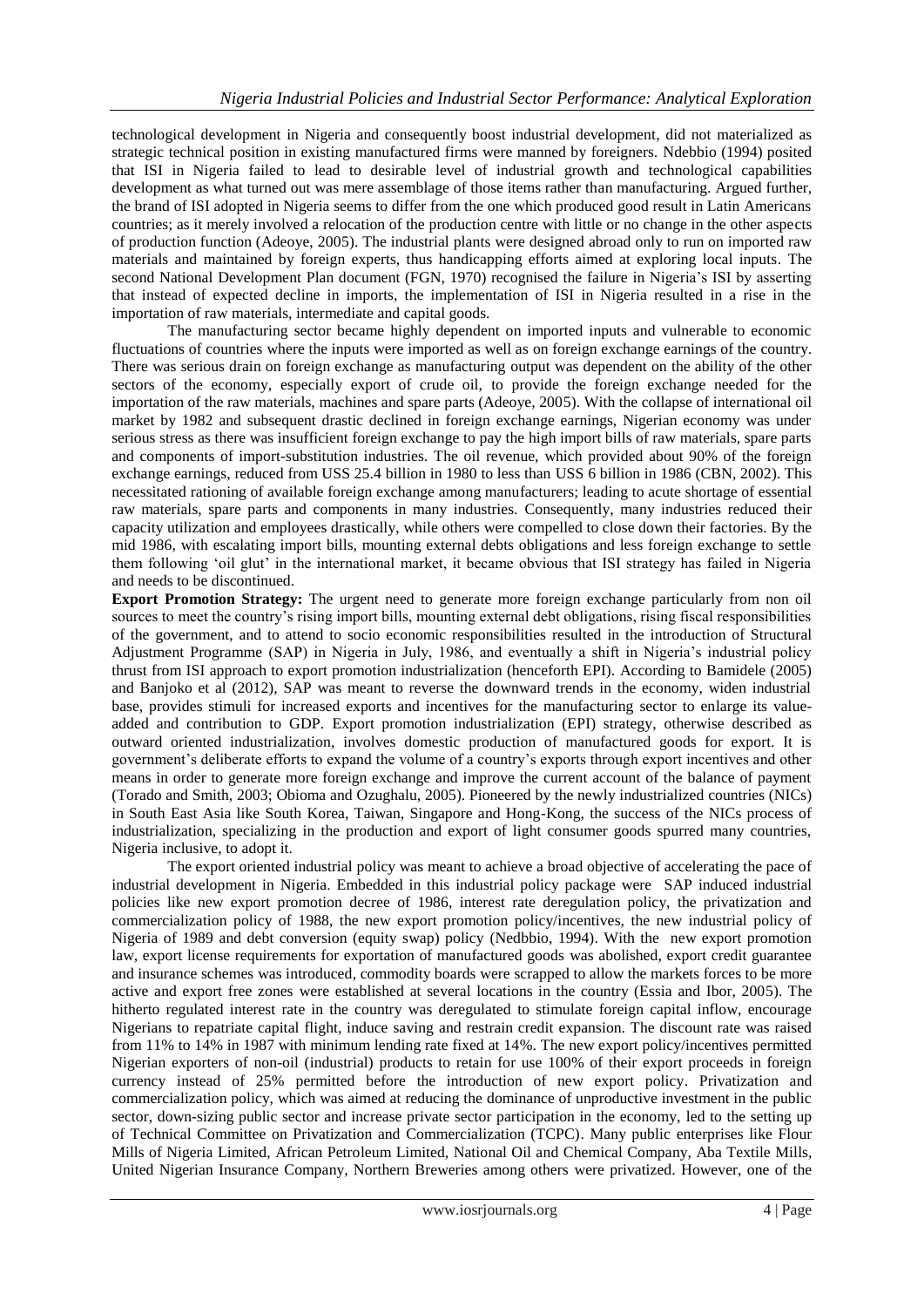observable facts about the privatized public enterprises is that because of the impropriety associated with it, some of them are yet to resume full production after many years of privatization.

The goals of New Industrial Policy of 1987 (believed to be a replacement of the amended Indigenization Policy of 1977) were to increase exports of manufactured goods, improve the technological skills and capability available in the country, increase local content of industrial output, improve incentives for attracting foreign capital and increase private sector participation in the manufacturing sector (Ndebbio, 1994). In this policy, government accorded high priority to promotion of small and medium scale enterprises. The policy focused on the regulatory environment, promotion of export free zone, liberation of access to foreign exchange and continued promotion of market determined exchange rate for the Naira. An important feature of new industrial policy of 1989 was reduction of Nigerian's control and ownership structure of enterprises as foreigners were permitted to compete with Nigerian in all other businesses except those of banking, insurance, petroleum prospecting and mining. The Debt Equity Swap policy was implemented to reduce Nigeria"s external debt and debt servicing obligation, attract foreign investment and technology, and diversify the country"s export base.

By all indications export promotion has not make much impact in Nigeria"s industrial sector and seems not to yield the expected benefits. Agreeing with this assertion, Uniamikogbo (1996) noted that EPI strategy in Nigeria which emphasized the promotion of value-added non-oil exports especially manufactures has not actually achieved significant result. Ekpo (2005) also noted that the impact of SAP and attendant EOI approach to industrialization produced mixed results in Nigeria. While it reduced the size of public sector's investment in the economy, increased private sector participation in the industrial sector and provided more access to foreign market, the adverse effects of devaluation, high interest rate and tight monetary policy which prevailed during the period increased the cost of production and reduced the profit margin of the firms. Small and Medium Enterprises (SME) were the most badly affected since they could not compete favourably with importers and large scale industrialists in the foreign exchange market.

Moreover, like the ISI strategy which was discarded, the EPI approach also depended largely on the foreign technologies and inputs. The raw materials, machines, spare parts and other inputs needed for EPI were imported from abroad at very exorbitant rates. This hiked production cost, resulting in high prices and non competitiveness of Nigerian goods in the world markets. Essien (2005) asserted that the mode of EPI in Nigeria caused the prices of Nigerian goods to be dearer, both locally and internationally, than their foreign counterparts and consequently, Nigerian products are accorded very low demand.

In addition, the success of Nigeria"s EPI had been strongly hampered by deliberate attempts by industrialized countries to keep unindustrialized countries perpetually unindustrialized through imposition of high tariff and quotas that does not favour less developed countries manufacturing exports, including manufacturing exports from Nigeria. Hellenier (1972) acknowledged this fact and asserted that of fundamental importance to the Third World manufacturing export prospects are the barriers which are erected by the developed countries to restrict the entry of these products to their own markets. Tariffs, quotas and other barriers in the markets of the industrialized countries constitute major impediment to large-scale export of the LDCs. The tariff structures of the rich nations are such that offer the greatest degree of effective protection to their producers in the very industries in which poor countries are most likely to be competitive - light industries relatively intensive in the use of unskilled labour such as textiles, footwear, handbags, rugs, sporting goods, processed foodstuffs, etc. This is precisely because of these industries inability to compete freely, unskilled labour intensity putting them at a comparative disadvantage within the context of their relatively high wage economies.

**Foreign Private lnvestment Led Industralization Strategy:** Several years of military dictatorship rule in Nigeria (1966-1979, 1983-1999 exclusion of the Interim Civilian Administration of August-November, 1993) make the country unattractive to foreign investors, hence Nigerian economy was shut-off from meaningful foreign investment. On assumption of power in 1999 by the civilian administration there was urgent need to reverse the trend, restore investor"s confidence on Nigerian economy and convert Nigeria from the parish status it has assumed to an investor"s friendly nation. Moreover, there was need to attract massive inflow of foreign capital because the high level of corruption and mismanagement prevalence in the country strongly constrained mobilization and utilization of domestic resources for expected level of industrial development (Busari, 2005). This marked the en-route of Foreign Private Investment led industrialization (henceforth FPII) into Nigeria"s industrial policy parlance as another industrialization strategy. Foreign private investment is a direct investment into production or business in a country by an individual or company in another country, either by buying a company in the target country or by expanding operations of an existing business in that country. While in a narrow sense it involves building new facilities, broadly speaking it includes building new facilities, mergers and acquisitions, reinvesting profits earned from overseas operations and intra company loan (Wikipedia, 2013). In pursuing FPII objectives, efforts had been made to handle the twin monsters, the problems of decaying infrastructures and corruption, which scarred away many potential foreign investors from Nigeria. Attempts had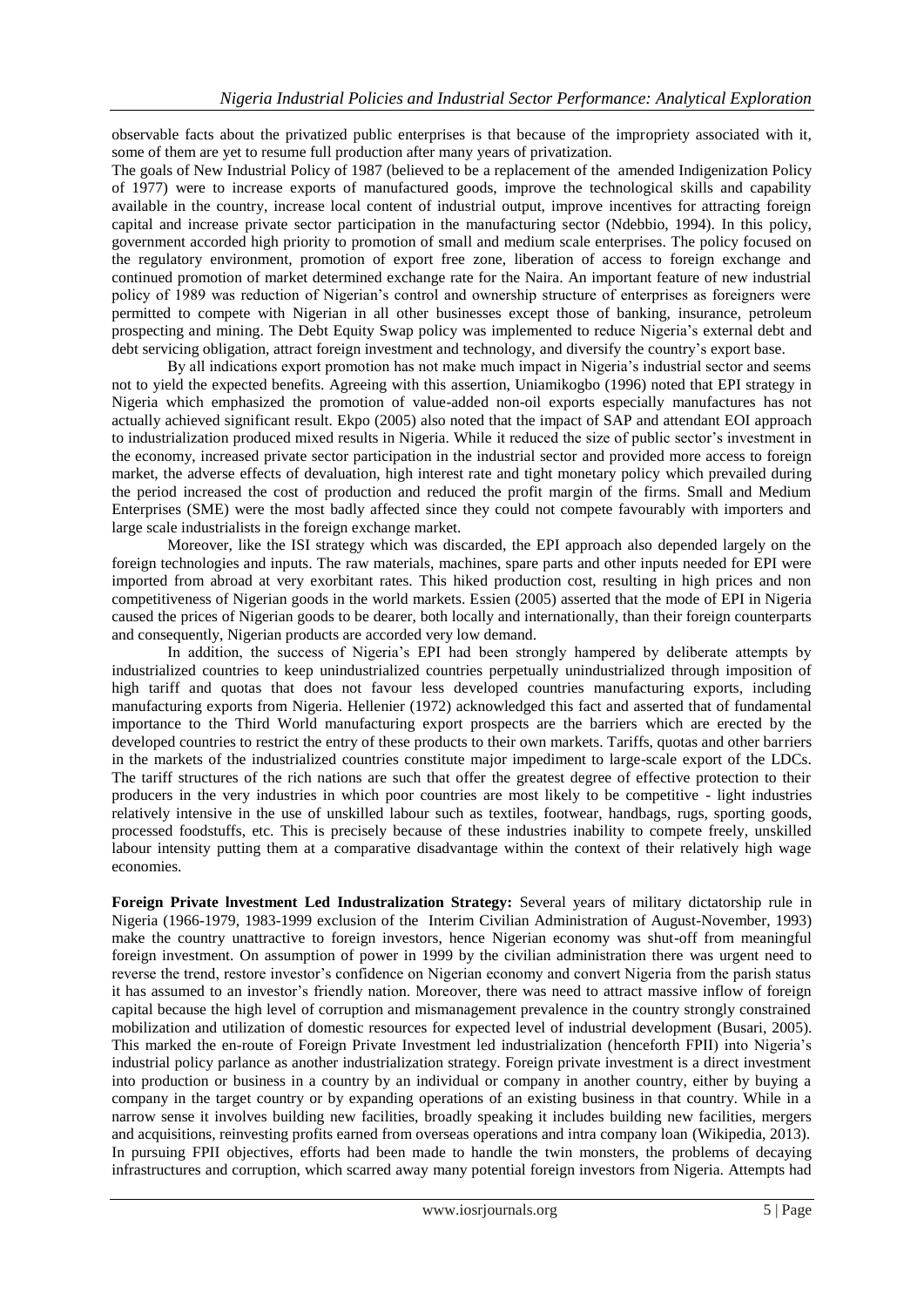also been made to break the bureaucratic bottlenecks which inhibited registration and establishment of foreign businesses in Nigeria through the abolition of Land Use Act and the Nigerian Enterprise Promotion Decree. The One-Stop investment centre had been established by the Nigerian Investment Promotion Commission to hasten the processing of application for entry into Nigeria by prospective foreign investors, and registration and establishment of businesses. To sanitize and stabilize the financial system, banking sector reforms including the universal banking of 2002 and the banking consolidation exercise of 2005 were carried out. Other measures adopted include evolvement and implementation of the strategic management of industrial development through an industrial master plan since 1999. As provided for in the plan, state owned enterprises had been reviewed with the aim of completing or rehabilitating viable ones and eventually privatising them. In the master plan there is provision to strengthen industrial research and commercialize research findings as well as sourcing for technical assistance for industrialists in the area of technology transfer and capacity building. In addition, the Small and Medium Enterprises Development Agency of Nigeria (SMEDAN), an umbrella agency for small and medium enterprises (SMES) had been established to cater for the development of SMES.

On the benefit of this strategy, obviously, the rate of net inflow of foreign private investment into the country has increased. However, the insecurity threat in the country posed by Boko Aram insurgence, political violence, ethnic militia and wide spread flood if not properly handle may hamper further inflow of foreign private investment and jeopardise the success of FPII in Nigeria. The performance of manufacturing sector is weak as indicated by dwindling level of capacity utilization. The profit margin of firms is low due to high cost of production caused by shortage of critical infrastructure like electricity, transportation, etc. and the fact that machinery, spare parts, raw materials and technology are imported.

### **IV. Nigeria's Industrial Sector Performance**

The motives of industrial policies was to address the macro problem of economic growth, unemployment, balance of payment deficit by reducing imports and raising manufacturing exports, technology transfer and technical progress. The performance of industrial sector in relation to industrial policies objectives is examined using industrial performance indicies such as index of industrial and manufactured production, percentage contribution and value added to the Gross Domestic Product, manufacturing capacity utilization, percentage growth rate, manufacturing share in total export, import and employment. The examination of industrial sector performance involves its' sectoral components. The components of industrial sector are manufacturing, mining, electricity, construction, water and gas (Kirkpatrick et al, 1984). In this work, we concentrate on manufacturing, mining and electricity. However, more attention is accorded manufacturing since the degree of manufacturing in the country measures the extent to which other components have been effectively utilized (Ndebbio, 1994).

**Industrial Production:** The output of industrial sector is measured by the index of industrial production. Tables 1 presents index of industrial production between 1970 and 2005 with 1985 as the base year. The production growth rates have been generally low and sometimes negative particularly since the 1980s following the global economic crises which seriously affected Nigeria foreign exchange earnings from the sale of crude oil. As shown in Table 1, industrial production had been so erratic. It rose from an index of 41.3 in 1970 to 119.9 in 1980 and climaxed at 122.9 in1982. It declined to 91.6 in 1984. From 1986 to 2003, industrial production fluctuates between an index of 103.5 and 146.7 and stood at 158.8 in 2005. The output of manufacturing industry measured by the index of manufacturing production which was 24.1 in 1970 increased to 128.6 in 1982. There was a decline in manufacturing output from 1983 to 1986. The index of manufacturing was only 78.2 in 1986. This decline was as a result of the downturn in the Nigerian economy, caused by the fall in world prices of crude oil, which culminated to the adoption of Structural Adjustment Programme (SAP) in July, 1986. The various SAP induced industrial policies and incentives adopted helped to boost manufacturing production for a short while. The index of manufacturing production rose to 130.8 in 1987 and reached it's peak of 178.1 in 1991. Because there was no in-built mechanism to sustain the growth, there was fluctuating decline to 145.2 and 133.1 in 1993 and 1998 respectively. Between 1999 and 2003, there was a marginal increase in manufacturing production. The index of manufacturing production stood at 137.1 in 1999 and 147.9 in 2003. It declined abruptly to about 89 in 2004 and 2005.

**Table1: Index of Industrial Production, 1970-2008 (1985=100) and Capacity Utilization**

| Year |                      | <b>Index of Industrial Production</b> | Manu. Capacity Utilization (%) |                   |                    |                              |
|------|----------------------|---------------------------------------|--------------------------------|-------------------|--------------------|------------------------------|
|      | <b>Manufacturing</b> | <b>Mining</b>                         | Electricity                    | <b>Total (All</b> | Capacity           | <b>Growth Rate</b>           |
|      |                      |                                       |                                | Sector)           | <b>Utilization</b> | $\left( \frac{9}{6} \right)$ |
| 1970 | 24.1                 | 72.2                                  | 18.2                           | 41.3              | 80.2               |                              |
| 1975 | 43.9                 | 119.9                                 | 42.2                           | 71.0              | 76.6               |                              |
| 1980 | 102.4                | 138.5                                 | 74.8                           | 119.0             | 70.1               |                              |
| 1981 | 117.3                | 96.2                                  | 89.4                           | 115.6             | 73.3               | 4.56                         |
| 1982 | 128.6                | 86.2                                  | 94.9                           | 122.9             | 63.6               | $-13.23$                     |
| 1983 | 94.8                 | 82.5                                  | 97.1                           | 96.4              | 49.1               | $-22.80$                     |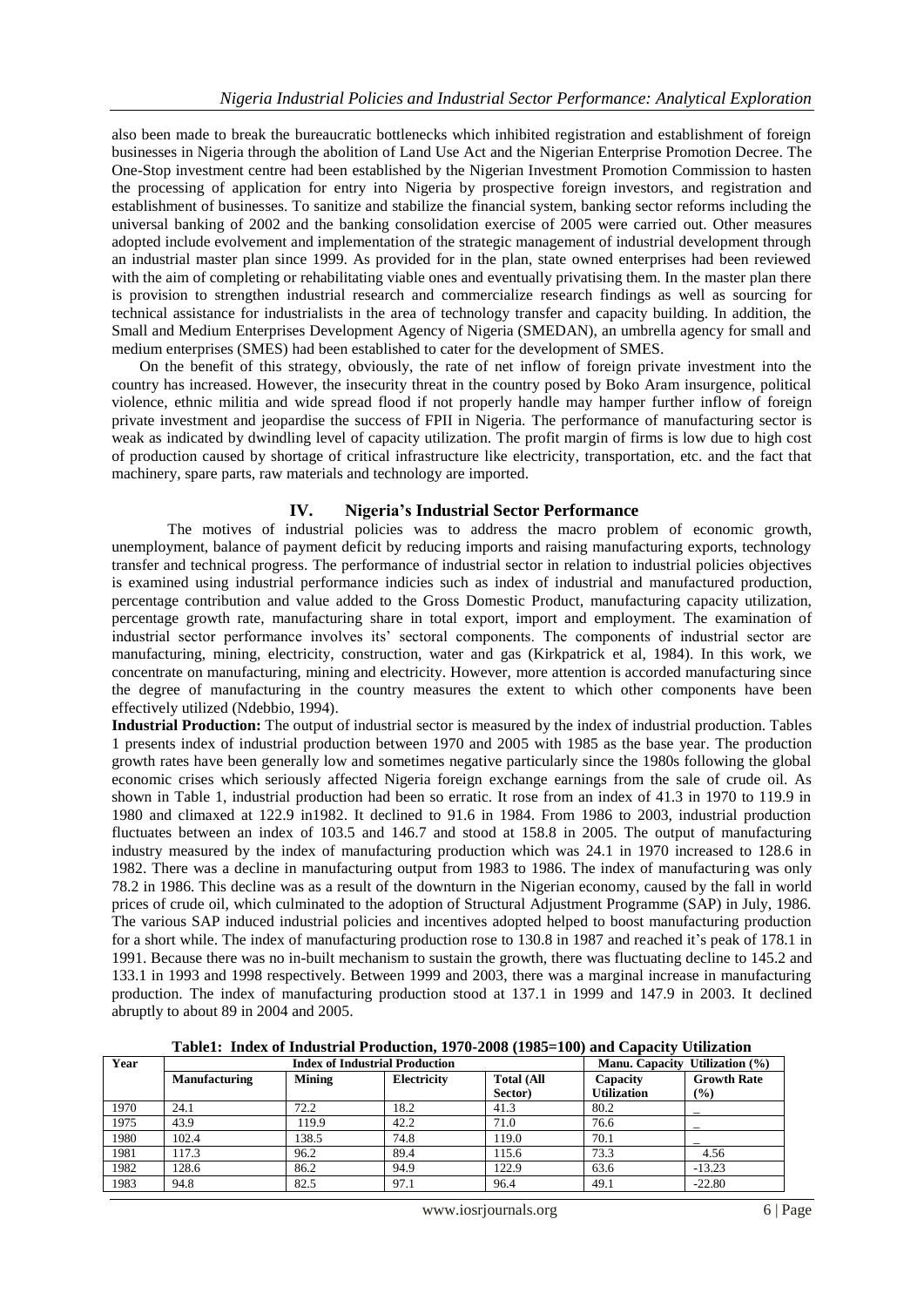|  |  |  | Nigeria Industrial Policies and Industrial Sector Performance: Analytical Exploration |  |
|--|--|--|---------------------------------------------------------------------------------------|--|
|  |  |  |                                                                                       |  |
|  |  |  |                                                                                       |  |
|  |  |  |                                                                                       |  |

| 1984 | 83.4  | 93.0  | 87.1  | 91.6  | 42.0  | $-14.46$ |
|------|-------|-------|-------|-------|-------|----------|
| 1985 | 100.0 | 100.0 | 100.0 | 100.0 | 37.1  | $-11.67$ |
| 1986 | 78.2  | 97.8  | 120.8 | 103.5 | 38.9  | 4.85     |
| 1987 | 130.8 | 88.4  | 118.8 | 122.1 | 40.4  | 3.86     |
| 1988 | 135.2 | 95.3  | 125.1 | 108.8 | 41.5  | 2.72     |
| 1989 | 154.3 | 109.2 | 105.2 | 125.0 | 42.5  | 2.41     |
| 1990 | 162.9 | 115.1 | 124.8 | 130.6 | 39.0  | $-8.24$  |
| 1991 | 178.1 | 120.1 | 125.3 | 138.8 | 39.4  | 1.03     |
| 1992 | 169.5 | 119.9 | 133.3 | 136.2 | 40.4  | 2.54     |
| 1993 | 145.5 | 124.6 | 142.2 | 131.7 | 36.2  | $-10.40$ |
| 1994 | 144.2 | 121.1 | 152.7 | 129.2 | 30.4  | $-16.02$ |
| 1995 | 136.3 | 124.4 | 150.2 | 128.8 | 29.3  | $-3.62$  |
| 1996 | 138.7 | 129.0 | 147.1 | 132.5 | 34.7  | 18.43    |
| 1997 | 138.7 | 130.6 | 142.9 | 140.6 | 34.2  | $-1.45$  |
| 1998 | 133.1 | 134.1 | 134.4 | 133.9 | 32.4  | $-5.26$  |
| 1999 | 137.1 | 125.5 | 139.4 | 129.1 | 35.9  | 10.80    |
| 2000 | 138.2 | 144.3 | 141.2 | 138.9 | 36.1  | 0.56     |
| 2001 | 142.2 | 144.9 | 144.6 | 143.5 | 42.7  | 18.28    |
| 2002 | 146.3 | 133.7 | 146.6 | 143.2 | 44.3  | 3.75     |
| 2003 | 147.9 | 146.6 | 147.2 | 146.7 | 56.9  | 28.44    |
| 2004 | 145.7 | 154.0 | 148.0 | 151.2 | 55.7  | $-2.11$  |
| 2005 | 145.8 | 154.0 | 291.0 | 158.8 | 54.80 | $-1.62$  |

Source: CBN Annual Report and Statement of Account (Various Issues).

Table 2 shows the average growth rate of manufacturing production. It rose to 13.6% between 1976 and 1980 and fell drastically to -3.6% between 1981 and 1986. It rose again to 14.65% between 1987 and 1990, and declined to -1.94% between 1995 and 1998. The growth rate in manufacturing production experienced up to early 1980s is attributed to increased revenue from crude oil export which made available enough foreign exchange for importation of manufacturing raw materials, spare parts and machineries. With the oil glut in the mid 1980s, Nigeria"s foreign exchange earning was very low and cannot pay for imported manufactured raw materials, spare parts and machineries. Consequently, manufacturing production in the country fell drastically. Though it improved with the introduction of SAP but it was short-lived and since then, it has been epilectic.

|           | Table 2. Average growth Kate of Industrial Production in Fugeria (70) |                      |                                |  |  |  |  |  |
|-----------|-----------------------------------------------------------------------|----------------------|--------------------------------|--|--|--|--|--|
| Year      | Av. Growth Rate of Manufacturing                                      | Av. Growth of Mining | Av. Growth Rate of Electricity |  |  |  |  |  |
|           | <b>Production</b>                                                     | <b>Production</b>    | <b>Production</b>              |  |  |  |  |  |
| 1970-1975 | 10.5                                                                  | 8.8                  | 15.1                           |  |  |  |  |  |
| 1976-1980 | 13.6                                                                  | $-0.1$               | 8.1                            |  |  |  |  |  |
| 1981-1986 | $-3.6$                                                                | 0.3                  | 5.1                            |  |  |  |  |  |
| 1987-1990 | 14.65                                                                 | 4.55                 | 5.6                            |  |  |  |  |  |
| 1991-1994 | $-2.64$                                                               | 1.32                 | 5.2                            |  |  |  |  |  |
| 1995-1998 | $-1.94$                                                               | 2.72                 | $-12.4$                        |  |  |  |  |  |
| 1999-2002 | 4.13                                                                  | $-1.24$              | 7.8                            |  |  |  |  |  |

**Table 2: Average growth Rate of Industrial Production in Nigeria (%)**

**Source**: Computed from CBN Annual Report and Statement of Accounts, Various Issues.

Table 3 presents the average annual growth rate of the industrial sector and the manufacturing subsector as a per cent of GDP of Nigeria and that of some other countries. This table is quite revealing. It shows that between 1990 and 2002, the industrial sector/GDP ratio and manufacturing/GDP growth rate of Nigeria were very low compared to that of countries like Botswana, Singapore and Malaysia which were at the same level development with Nigeria in the 1970s. While the industrial sector/GDP growth rates of Nigeria were -1.0% and 0.9% between 1980 and 1990 and between 1990 and 2002 respectively, manufacturing/GDP ratio stood at 0.7% and1.2% between 1980 and 1990 and between 1990 and 2002 respectively.

Table3: Comparing Average Annual Growth of Industry as Per cent of GDP (1980-2002)

|                    | Industry |         |           | Manufacturing        |
|--------------------|----------|---------|-----------|----------------------|
| Countries          | 1980-90  | 1990-95 | 1990-2002 | 1990-2002<br>1980-90 |
| Nigeria            | $-1.0$   | $-1.2$  | 0.9       | 0.7                  |
| Botswana           | l 1.4    | 1.4     | 4.3       | 11.4<br>4.0          |
| Singapore          | 5.4      | 9.2     | 7.3       | 6.9<br>6.6           |
| Malaysia           | 7.2      | 11.0    | 7.5       | 8.8<br>9.3           |
| Sub-Saharan Africa | 0.6      | 0.2     | 1.9       | 1.9                  |

Source : Ekpo (2005)

**Manufacturing Capacity Utilization:** Manufacturing capacity utilization presented in Table 1 is another important indicator of industrial sector"s performance. The table shows that manufacturing capacity utilization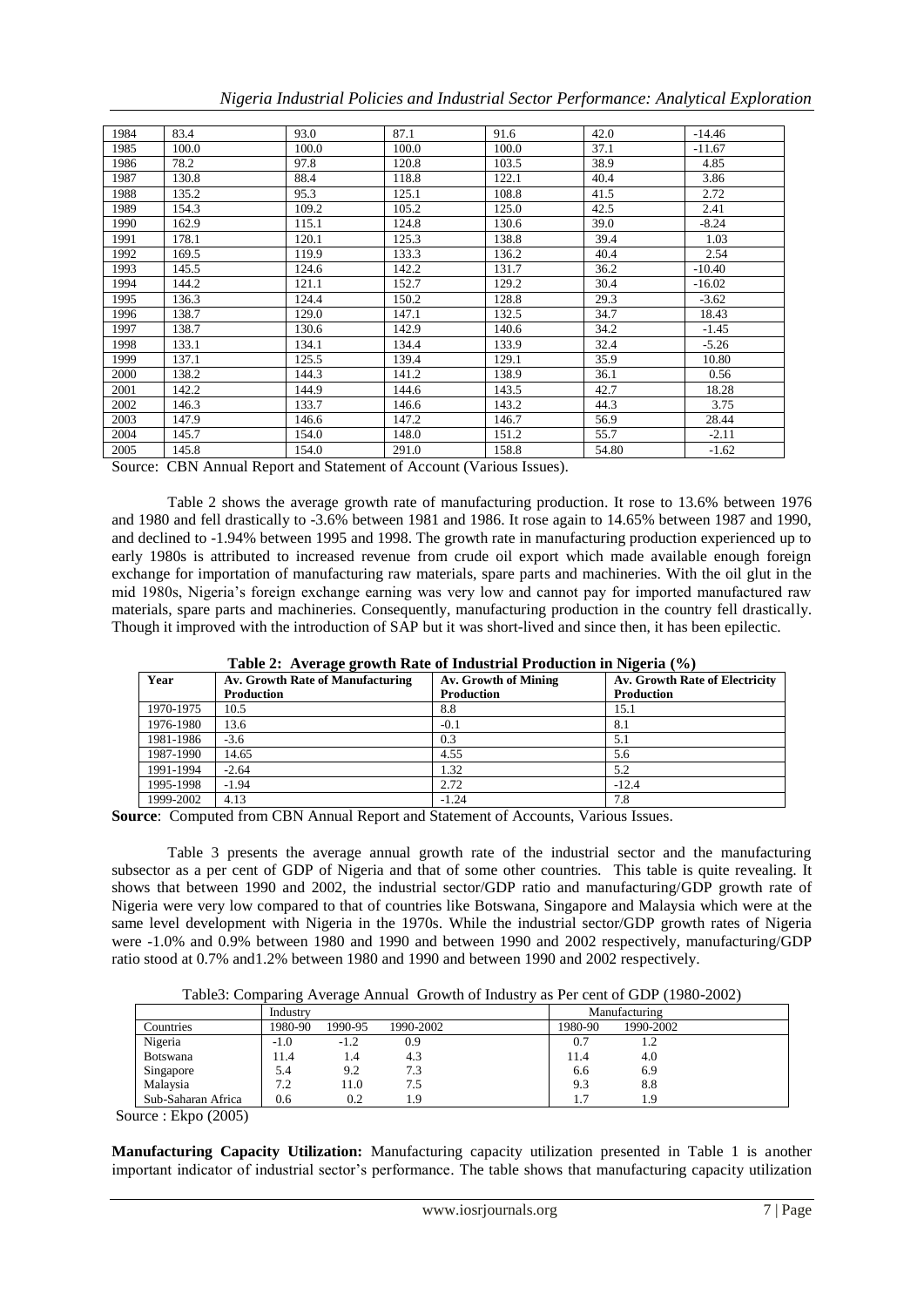in Nigeria has declined greatly, and especially from 1983 it has been very low. The manufacturing capacity utilization which was 80.2% in 1970 declined to 66.8% in 1979. It rose to 73.3% in 1981 after which fell drastically to 37.1% in 1985. With the introduction of SAP in 1986, there was marginal increase between 1986 and 1989. At 1989, it stood at 42.5%. It declined to 29.3% in 1995. Between 1996 and 2003 there was slight increase. In 2002, the average capacity utilization was 44.3%. It rose to 56.5% in 2003 but declined slightly to about 55% in 2005.

**Value Added to GDP:** Table 4 presents the share of the industrial sub-sector to GDP in Nigeria. The table reveals that the industrial sector of the Nigerian economy is small in size and structurally weak. The contribution of different components of industrial sector is generally low. The contribution of manufacturing sub sector to gross domestic product is insignificant. In 1960 and 1965, the percentage share of manufacturing in GDP was about 4.8% and 6.9%. It rose to 9% in 1970, about 10% in 1980, and 11.2% in 1982 but declined to 7.8% in 1984. Between 1985 and 1991 it stagnated at about 8.0%, declined to 3.91% in 2005. Low share of manufacturing in total GDP is associated with low value added. It follows that if the share of manufacturing in total GDP of an economy is low, then the value added will be very low.

**Share of Manufacturing in total Export, Import and Employment:** As shown in Table 5, the share of manufacturing production in total exports for periods 1980-1990, 1990-1995, and 1995-2001 were not up to 1.0%. They were 0.48%, 0.17% and 0.26% respectively. In average, the period 1980-2001 showed only a 0.39% contribution of manufactured goods to total export. The share of manufacturing in import was as high as 82.9% for period 1980-2001. The manufacturing employment, in average, was 167,270 persons for the period 1980- 2001. This is quite low, especially in a country where youth unemployment is very high.

**Growth of Manufacturing Subsector's Output**: Table 6 shows growth of manufacturing output across it"s three major subsectors- consumer goods, intermediate goods and capital goods subsectors. The consumer goods subsector (comprising sugar, soft drink, beer and stout, cotton, synthetic fibre, footwear and soap detergents) recorded a positive growth of 3%, 0.2% and 0.81% during the periods 1970-85, 1995-2001 and 1970-2001 respectively.

| Year | Manufacturing | Crude Petroleum | Mining &  | Electricity | Building &   |
|------|---------------|-----------------|-----------|-------------|--------------|
|      |               |                 | Quarrying |             | Construction |
| 1981 | 9.8           | 14.1            | 1.2       | 3.58        | 4.1          |
| 1982 | 11.2          | 12.5            | 1.3       | 4.03        | 3.8          |
| 1983 | 8.4           | 12.7            | 1.0       | 4.15        | 3.5          |
| 1984 | 7.8           | 15.2            | 0.9       | 4.45        | 3.0          |
| 1985 | 8.6           | 15.1            | 0.5       | 4.51        | 1.9          |
| 1986 | 7.9           | 13.8            | 0.3       | 2.89        | 1.8          |
| 1987 | 8.4           | 12.3            | 0.3       | 3.05        | 2.0          |
| 1988 | 8.6           | 12.3            | 0.3       | 2.86        | 2.0          |
| 1989 | 8.2           | 13.3            | 0.3       | 2.88        | 1.9          |
| 1990 | 8.2           | 12.9            | 0.2       | 1.95        | 1.9          |
| 1991 | 8.5           | 13.4            | 0.3       | 2.82        | 1.9          |
| 1992 | 8.4           | 13.5            | 0.3       | 3.07        | 1.9          |
| 1993 | 7.34          | 13.08           | 0.29      | 3.07        | 1.96         |
| 1994 | 7.18          | 12.5            | 0.31      | 3.27        | 1.99         |
| 1995 | 6.65          | 12.62           | 0.30      | 3.15        | 2.00         |
| 1996 | 6.48          | 13.05           | 0.30      | 3.09        | 1.96         |
| 1997 | 6.29          | 13.63           | 0.30      | 2.98        | 1.92         |
| 1998 | 5.9           | 12.0            | 0.32      | 2.71        | 2.10         |
| 1999 | 4.72          | 32.09           | 0.13      | 2.72        | 0.86         |
| 2000 | 3.70          | 48.19           | 0.10      | 2.64        | 0.67         |
| 2001 | 3.89          | 42.94           | 0.12      | 2.87        | 0.79         |
| 2002 | 4.59          | 38.31           | 0.11      | 3.52        | 0.72         |
| 2003 | 4.08          | 38.31           | 0.08      | 3.33        | 0.62         |
| 2004 | 3.68          | 43.33           | 0.26      | 3.46        | 1.44         |
| 2005 | 3.79          | 25.72           | 0.27      | 3.46        | 1.52         |
| 2006 | 3.91          | 24.26           | 0.28      | 3.41        | 1.62         |

Table 4: Share of Industrial Subsectors to GDP in Nigeria, 1980-2007 ( %)

Source: Computed from CBN Annual Report and Statement of Accounts, Various Issues.

Table 5. Share of Manufacturing in total Export, Import and Employment (Average %)

| $\cdots$<br>Indicators                 | 1980-90 | 1990-95               | 5-2001<br>1995 | 1980-2001                 |
|----------------------------------------|---------|-----------------------|----------------|---------------------------|
| Shares in total exports<br>(96)        | 0.48    | 1 <sub>7</sub><br>V.I | 0.26           | $\Omega$<br>$0.3^{\circ}$ |
| Share in total import<br>$(%^{0})^{2}$ | 81.1    | $\Omega$<br>$\circ$   | 80.4           | 82.9                      |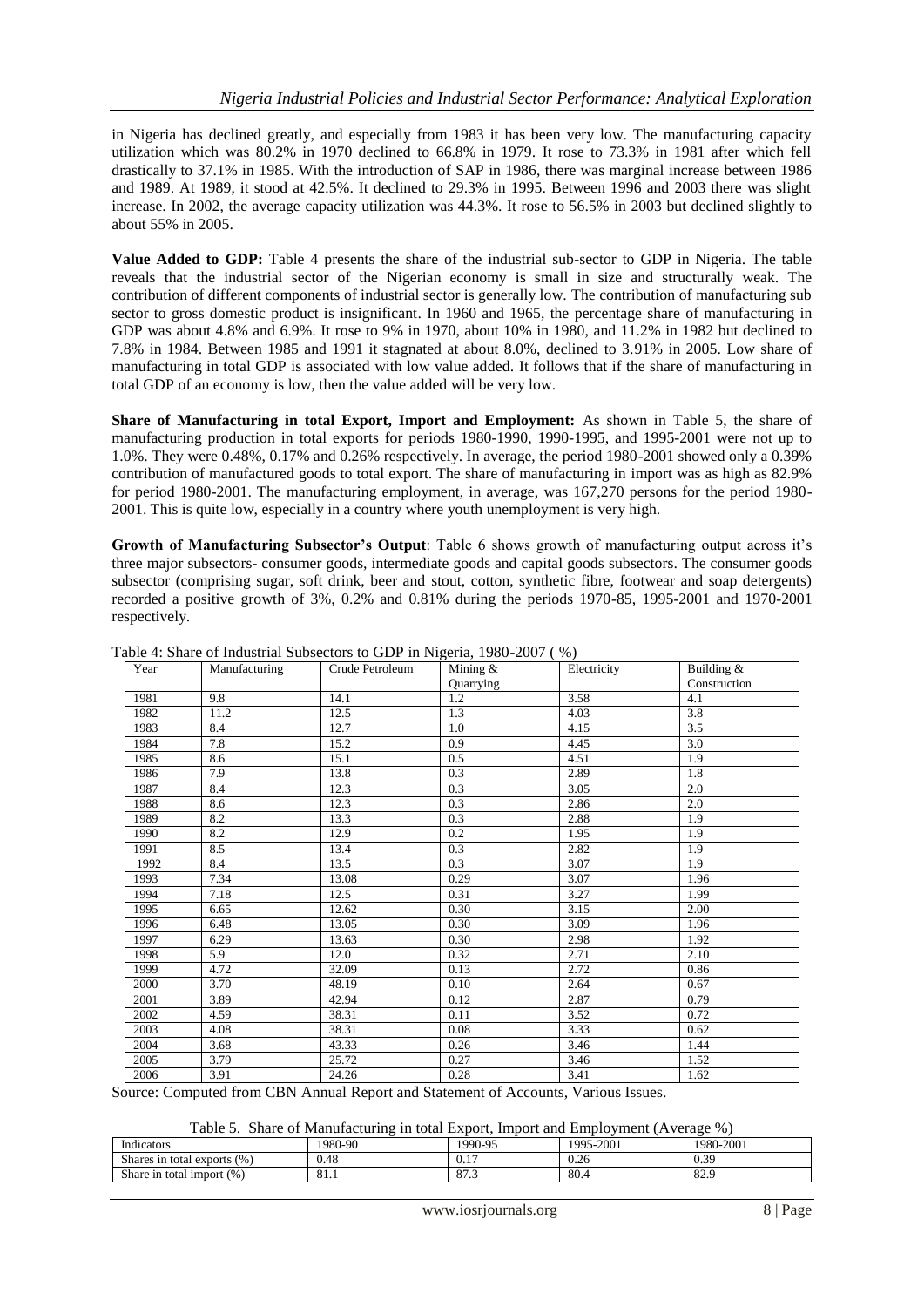| (Nm)<br>Manu.<br>Export<br>/alue<br>ОI                                                        | $\overline{\phantom{a}}$<br>ن ر | 310.1      | 291.96                      | $- - -$<br><u>JJI.J</u>          |  |  |
|-----------------------------------------------------------------------------------------------|---------------------------------|------------|-----------------------------|----------------------------------|--|--|
| (1000)<br>Manu.<br>Employment                                                                 | 274.49                          | -<br>45.80 | $\Lambda$ $\Omega$<br>40.08 | $\sim$ $\sim$<br>$101.2^{\circ}$ |  |  |
| $\sim$<br>$\sim$ n<br>Against Dependent of Claims and of Againsts (Vanisses Lesses)<br>.<br>. |                                 |            |                             |                                  |  |  |

Source: CBN Annual Report and Statement of Accounts (Various Issues)

| Subsector                    | 1970-85             | 1986-2001 | 1995-2001 | 1970-2001 |  |  |  |
|------------------------------|---------------------|-----------|-----------|-----------|--|--|--|
| Consumer Goods               | 3.0                 | $-0.2$    | ∪.∠       | 0.81      |  |  |  |
| IntermediateGoods            | າ ເ<br><u>، ، ،</u> | -0.5      | -0.4      | 0.91      |  |  |  |
| Capital Goods                | .                   | -4.t      | -1.0      | -4.5      |  |  |  |
| $l$ ourgo: Adonibiniu (2002) |                     |           |           |           |  |  |  |

Table 6. Growth in Manufacturing Subsector's Output (Average %)

Source: Adenikinju (2002)

Between 1986 and 2001, the consumer goods subsector had a negative growth of 0.2%. The intermediate goods subsector (consisting of Paints, Refined products, Cement and Roofing sheets) had a positive growth of 2.90% and 0.91% in the periods 1970-85 and 1970-2001 respectively. For periods 1986-2001 and 1995-2001, the intermediate goods subsector recorded negative growth of 0.5% and 0.4% respectively. Except for the period 1970-85 which the capital goods subsector (comprising Vehicle assembly, Radio and Television) recorded a positive growth of 7.20%, for other periods 1986-2001, 1995-2001 and 1970-2001 there were negative growth of 4.6%, 1.5% and 2.3% respectively. A cursory look at the table reveals that the growth rate of all the manufacturing subsectors were better in the period 1970-85 than in other periods. This is attributed to capital goods accumulation makes possible by huge inflow foreign exchange earnings from crude oil exportation.

## **V. Prospects for Better Industrial Performance in Nigeria**

Nigeria"s inability to actualize its industrialization aspiration is often blamed on the strategies adopted so far as been faulty. Such hasty conclusion could be very misleading. Though Nigeria"s industrialization strategies are not completely absolved of blame, Nigeria industrial development has been constrained by a myriad of factors. Among them include the following:

**Poor Conception and Implementation of Industrialization Strategies:** Industrialization programmes/strategies so far adopted in Nigeria failed to bring about expected results because they were poorly conceived and haphazardly implemented. As Roberts and Azubuike (2005) had observed, Nigeria"s industrial policy and strategy was not necessarily a unitary, closely coordinated or planned programme of the state intervention; rather it consisted of an improvised amalgam of ad hoc objectives and instruments intended to influence the behaviour of firms and other stakeholders. Besides, the industrial programmes were not well implemented. As (Ekpo, 2005) has noted, if the industrial programmes/policies of previous years (1960-1965, 1970-1974, 1975-1980, and 1985-1988 development plans) and various sectoral policies were properly implemented, Nigeria would have been on the path of sustained growth and development a long time ago and policy makers would have been occupied with fine tuning and adapting to new realities given the dynamic of the world. The implementation of industrial programmes in Nigeria has generally been casual. It was not given the kind of serious attention it deserves. Government provided tax incentives and subsidies to induce foreign owners/controllers of industrial capital and technologies to transfer their factors for activities in Nigeria but there was little or no set up mechanism to monitor or supervise the operation of the induced foreign and indigenous enterprises to ensure compliance with the industrial policy objectives of the country. We are of opinion that there is no way such a care-free attitude would have succeeded in achieving significant positive results for the domestic economy in the self-seeking, competitive and contemporary world.

**Technological Development:** Though technological capability is a crucial factor for industrial development, the pursuit of development of local technological capability was not given serious attention in Nigeria early enough not until after the Third National Development Plan. It was after 1975 that government started to realize the need to consciously pursue the development of technological capability. However, we believe that in pursuing this critical ingredient of industrialization, the government should have been more vigorous and aggressive in the way and manner it was going about it. Agreed, many Technical Colleges, Polytechnics and Universities of Technology have been established; and students have been encouraged to undertake science-and-technology related subjects/courses. It is surprising to note that standard science laboratory/practical workshop are lacking in some of these institutions. In most cases, practical materials for laboratory experiments and workshop practical where students could acquire non-proprietary technology are not provided. Non-proprietary technology is essential for local technological capability development and could be acquired through learning and imitation in technically oriented institutions. For acquisition of this important aspect of technology, we believe that the practical workshop in institutions of learning should have sufficient stock of component parts of simple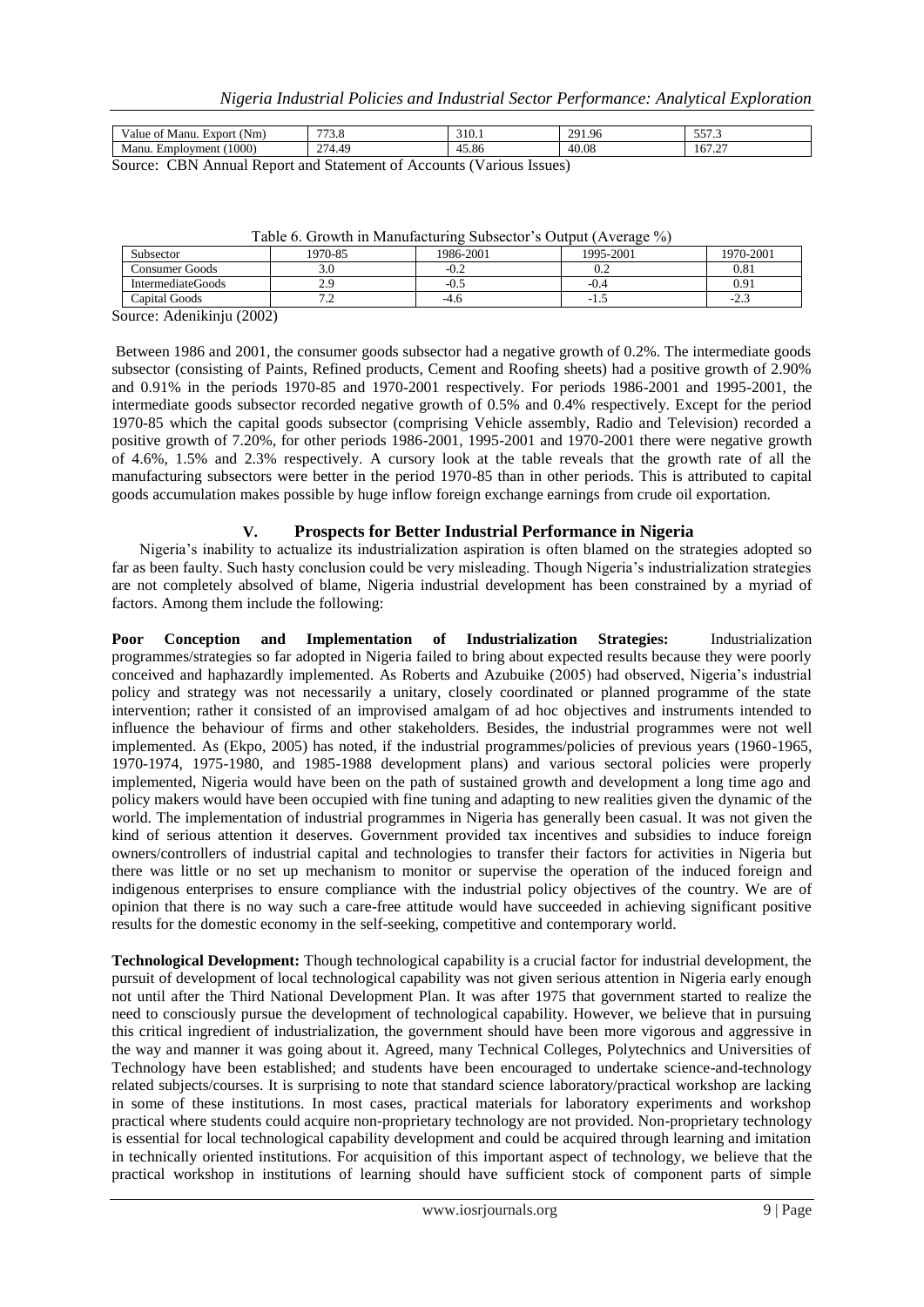machines and electronic appliances. Students in technical colleges and polytechnics should be well familiar with those component parts as well as know how to fixed simple machines. In the University, students should know the mechanism of those components parts/machines and how to improve on them to perform better.

The other aspect of technology, proprietary technology, which involves specialized knowledge acquired as a result of many years of private research effort is usually guarded jealously by it's possessor. It can only be acquired by none possessor either directly through negotiation or indirectly through an agent. We are of opinion that government should make conscious and deliberate efforts to identify, negotiate for and acquire available technology in the world in specific areas. Such acquisition should be a national issue and not a local firm"s affair. Government should involve in all technology transactions between local firms and foreign proprietors of technology to strengthen the bargaining position of local firms in technology transactions so that they can get favourable terms from their trading partners or at least eliminate restrictive ones.

**Inadequate Infrastructure:** The quantity and quality of infrastructure facilities available affect the production cost and manufacturing output and consequently, the profitability of business firm. The production cost and output level thus affected, in turn affect the competitiveness of domestic products in both domestic and international markets. Efficient and adequate provision of infrastructure such as transportation, water supply, electricity supply and telecommunications are enablers which are crucial for industrialization. Following long period of neglect, most infrastructure facilities in Nigeria are in deplorable state. Most of the roads are in different stages of disrepair while the rail system has collapsed. Added to this is the inadequate and erratic power supply in the country which is inimical to industrial developments. The unreliable and inadequate infrastructure in Nigeria greatly deterred industrial development because of many economic costs such as direct cost of production and production delay associated with it. These costs lead to high cost of production and under utilization of existing production capacity. Inadequate and inefficient infrastructure services has also raised capital costs of manufacturing firms since in most cases, it requires the users to invest in alternative source. Hence, there should be massive investment in the provision of infrastructure in the country.

**Non-Completion and Functioning of Industrial Core Projects (ICPs):** As earlier stated, industrial core projects such as steel plants, the paper plants, the fertilizer plants, the petrochemical plants, liquefied natural gas (LNG) project, the Nigerian machine tools company, etc embarked upon by the government are the bedrock for Nigeria industrialization. They were meant to provide industrial raw materials, spare part, components, etc which will help industrial sector to be self sustaining and ensure long run growth. None completion/or proper functioning of these outfits constitute one of the greatest obstacle to Nigeria's industrial development. Unless these industrial core projects, especially the steel plants, are completed or rehabilitated and make to function effectively, there will be continuous importation of necessary machinery, spare parts and industrial raw materials from abroad at high cost which is inimical to Nigeria"s industrial development.

## **VI. Conclusion and Recommendations**

This paper analytically explored the industrial policies implemented in Nigeria and industrial sector"s performance. The industrial policies so far implemented in Nigeria are identified to include ISI, EPI and FPII. A common feature of these policies had been foreign inputs (capital, technology and even skilled labour) reliance; which by implication Nigeria had been pursuing dependent industrialization. Industrial policies adopted were poorly conceived and casually implemented. Though the government have made reasonable effort, the prerequisites for industrialization are not completely present or have not been met in Nigeria. In addition, certain salient ingredients needed for industrial development have not been given deserves attention in Nigeria. Thus far, these policies have not helped to actualise Nigeria"s industrialization aspiration. First, there had been high cost of production resulting in non-competitiveness of Nigeria's manufactured goods in both domestic and foreign markets. Secondly, manufacturing production had concentrated on light consumer goods instead of capital goods which sustain industrialization. Thirdly, the performance of industrial sector especially manufacturing, by all indications, had been far below expectation.

For industrial sector to develop and perform better, this study proposes a "Home Grow Industrial Policy" where ISI and EPI are jointly pursued and industrial inputs domestically sourced. The EPI should be on specific items which Nigeria has comparative advantage. Industrial policy should be properly conceived and carefully implemented. Human capital development should be given priority in the country, with education especially sciences and technical education properly funded for skill development. To sustain industrialization in Nigeria, manufacturing production should begin to focus on the production of capital goods. Government should make conscious and deliberate efforts to negotiate and acquire available technology in the world in specific areas. The acquisition of technology should be a national issue and not a local firm affair. There should be massive public investment in the provision of electricity, roads, rail system and other infrastructure. National security should be strengthened and tightened to curb the activities of Boko Haram, armed robbers, kidnappers